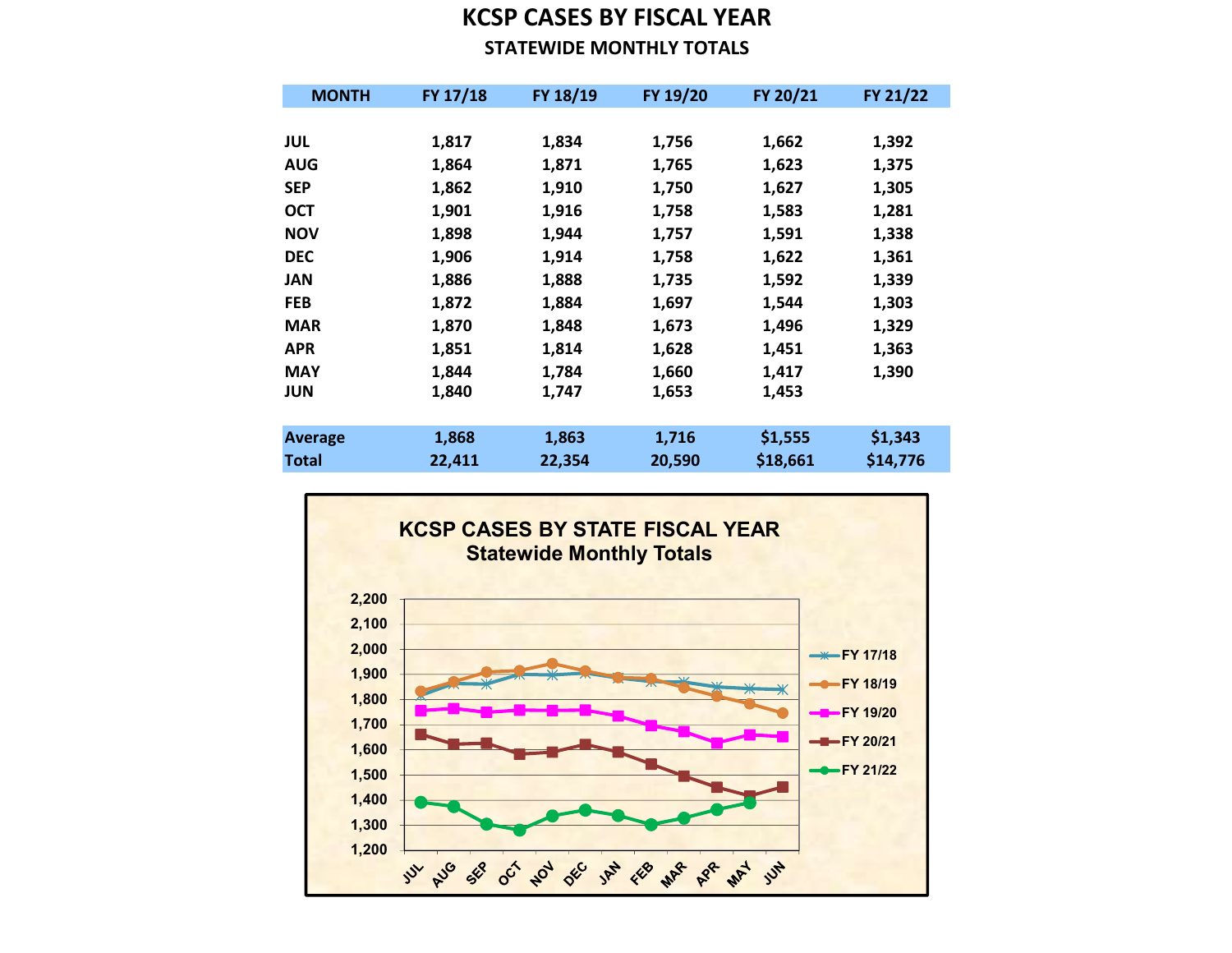## KCSP RECIPIENTS BY FISCAL YEAR STATEWIDE MONTHLY TOTALS

| <b>MONTH</b>  | FY 17/18 | FY 18/19 | FY 19/20 | FY 20/21 | FY 21/22 |
|---------------|----------|----------|----------|----------|----------|
|               |          |          |          |          |          |
| <b>JUL</b>    | 3,483    | 3,535    | 3,314    | 3,120    | 2,621    |
| <b>AUG</b>    | 3,573    | 3,604    | 3,322    | 3,046    | 2,572    |
| <b>SEP</b>    | 3,557    | 3,680    | 3,274    | 3,044    | 2,448    |
| <b>OCT</b>    | 3,642    | 3,700    | 3,305    | 2,952    | 2,377    |
| <b>NOV</b>    | 3,653    | 3,712    | 3,294    | 2,969    | 2,485    |
| <b>DEC</b>    | 3,668    | 3,664    | 3,288    | 3,014    | 2,525    |
| JAN           | 3,641    | 3,602    | 3,220    | 2,966    | 2,486    |
| <b>FEB</b>    | 3,610    | 3,583    | 3,168    | 2,881    | 2,418    |
| <b>MAR</b>    | 3,607    | 3,518    | 3,148    | 2,780    | 2,466    |
| <b>APR</b>    | 3,582    | 3,455    | 3,076    | 2,700    | 2,519    |
| <b>MAY</b>    | 3,571    | 3,371    | 3,139    | 2,658    | 2,598    |
| <b>JUN</b>    | 3,548    | 3,301    | 3,123    | 2,721    |          |
|               |          |          |          |          |          |
| Average       | 3,595    | 3,560    | 3,223    | \$2,904  | \$2,501  |
| <b>Actual</b> | 43,135   | 42,725   | 38,671   | \$34,851 | \$27,515 |